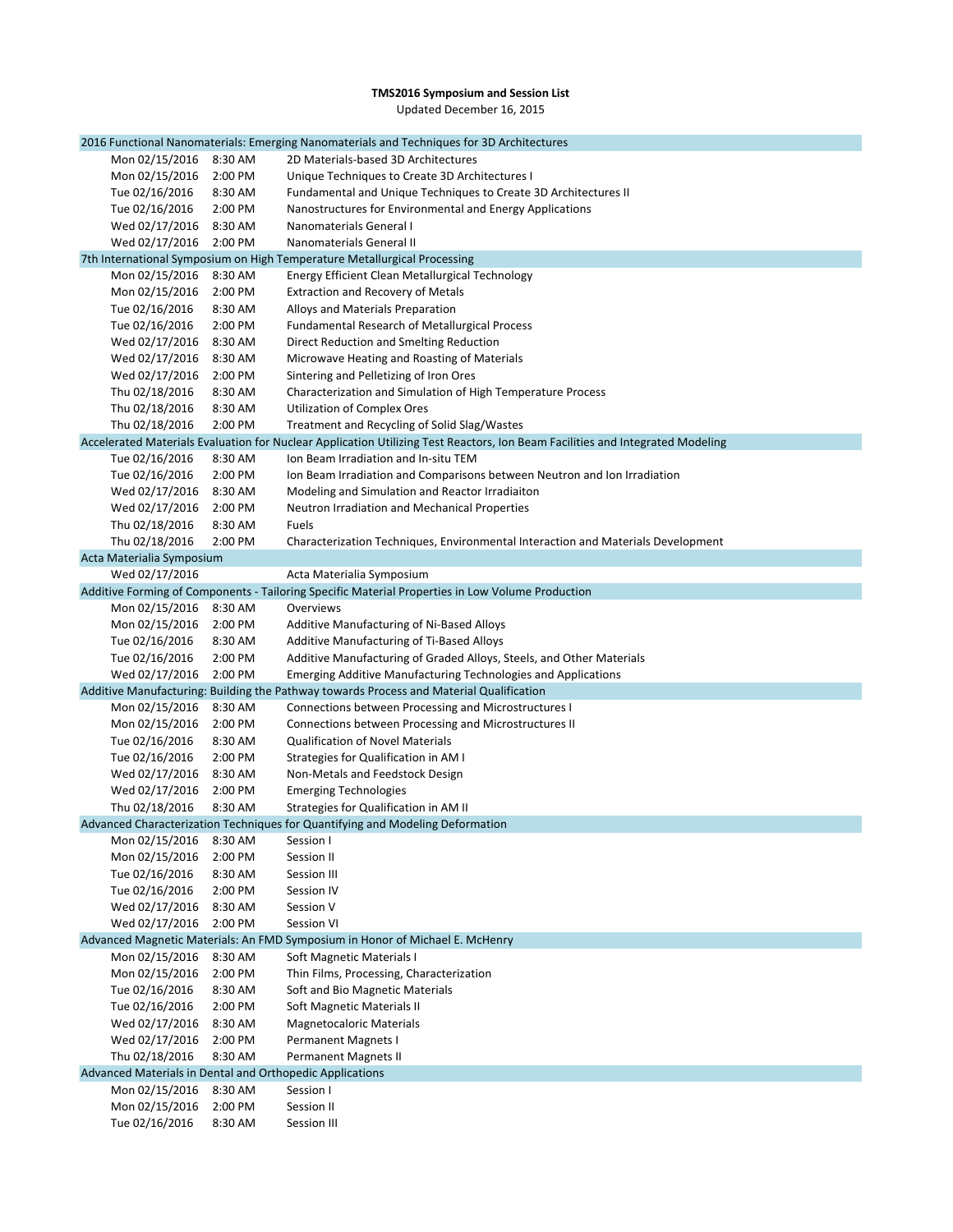| Alloys and Compounds for Thermoelectric and Solar Cell Applications IV |                                                  |         |                                                                            |
|------------------------------------------------------------------------|--------------------------------------------------|---------|----------------------------------------------------------------------------|
|                                                                        | Mon 02/15/2016                                   | 8:30 AM | Session I                                                                  |
|                                                                        | Mon 02/15/2016                                   | 2:00 PM | Session II                                                                 |
|                                                                        | Tue 02/16/2016                                   | 8:30 AM | Session III                                                                |
|                                                                        | Tue 02/16/2016                                   | 2:00 PM | Session IV                                                                 |
|                                                                        | Alumina & Bauxite                                |         |                                                                            |
|                                                                        | Mon 02/15/2016                                   | 2:00 PM | <b>Bauxite and Alternative Raw Materials</b>                               |
|                                                                        | Tue 02/16/2016                                   | 8:30 AM | Digestion                                                                  |
|                                                                        | Tue 02/16/2016                                   | 2:00 PM | Precipitation and Innovation                                               |
|                                                                        | Aluminum Alloys, Processing and Characterization |         |                                                                            |
|                                                                        | Mon 02/15/2016                                   | 2:00 PM | Alloy Development and Applications                                         |
|                                                                        | Tue 02/16/2016                                   | 8:30 AM | <b>Corrosion Resistance</b>                                                |
|                                                                        | Tue 02/16/2016                                   | 2:00 PM | Plasticity Behavior                                                        |
|                                                                        | Wed 02/17/2016                                   | 8:30 AM | Solidification                                                             |
|                                                                        | Wed 02/17/2016                                   | 2:00 PM | <b>Thermal Mechanical Processing</b>                                       |
|                                                                        | Thu 02/18/2016                                   | 8:30 AM | <b>Precipitation Behavior</b>                                              |
|                                                                        | Thu 02/18/2016                                   | 2:00 PM | Joining Technologies                                                       |
|                                                                        | <b>Aluminum Reduction Technology</b>             |         |                                                                            |
|                                                                        | Mon 02/15/2016                                   | 2:00 PM | Cell Technology & Design                                                   |
|                                                                        | Tue 02/16/2016                                   | 8:30 AM | Environment I                                                              |
|                                                                        | Tue 02/16/2016                                   | 2:00 PM | <b>Smelter Operation &amp; Energy Management</b>                           |
|                                                                        | Wed 02/17/2016                                   | 8:30 AM | <b>Fundamentals in Chemistry I</b>                                         |
|                                                                        | Wed 02/17/2016                                   | 2:00 PM | Environment II                                                             |
|                                                                        | Wed 02/17/2016                                   | 2:00 PM | Materials & Equipment                                                      |
|                                                                        | Thu 02/18/2016                                   | 8:30 AM | Fundamentals in Chemistry II                                               |
|                                                                        | Thu 02/18/2016                                   | 8:30 AM | <b>Process Control in Reduction</b>                                        |
|                                                                        | Thu 02/18/2016                                   | 2:00 PM | <b>Investigations and Design Using Computer Modelling</b>                  |
|                                                                        | Bio Nano Interfaces and Engineering Applications |         |                                                                            |
|                                                                        | Tue 02/16/2016                                   | 8:30 AM | Bio-Nano Interfaces: Fundamentals                                          |
|                                                                        | Tue 02/16/2016                                   | 2:00 PM | Bio-Nano Interfaces: Fundamentals II                                       |
|                                                                        | Wed 02/17/2016                                   | 8:30 AM | Bio-Nano Interfaces: Applications & Devices                                |
|                                                                        | Wed 02/17/2016                                   | 2:00 PM | <b>Bio-Nano Interfaces: Medical Applications</b>                           |
|                                                                        | Thu 02/18/2016                                   | 8:30 AM | Bio-inspired Interfaces: Structure to Mechanics                            |
|                                                                        | <b>Biological Materials Science Symposium</b>    |         |                                                                            |
|                                                                        | Mon 02/15/2016                                   | 8:30 AM | <b>Biological Materials and Bioinspiration I</b>                           |
|                                                                        | Mon 02/15/2016                                   | 2:00 PM | <b>Biomaterials I</b>                                                      |
|                                                                        | Tue 02/16/2016                                   | 8:30 AM | <b>Biological Materials and Bioinspiration II</b>                          |
|                                                                        | Tue 02/16/2016                                   | 2:00 PM | <b>Biomaterials II</b>                                                     |
|                                                                        | Wed 02/17/2016                                   | 8:30 AM | Mechanics of Hard Biological Materials                                     |
|                                                                        | Wed 02/17/2016                                   | 2:00 PM | <b>Biomaterials III</b>                                                    |
|                                                                        | <b>Bladesmithing Symposium 2016</b>              |         |                                                                            |
|                                                                        | Tue 02/16/2016                                   | 8:30 AM | Session I                                                                  |
|                                                                        | Tue 02/16/2016                                   | 2:00 PM | Session II                                                                 |
|                                                                        | <b>Bulk Metallic Glasses XIII</b>                |         |                                                                            |
|                                                                        | Mon 02/15/2016                                   | 8:30 AM | Alloy Development and Application I                                        |
|                                                                        | Mon 02/15/2016                                   | 2:00 PM | Alloy Development and Application II                                       |
|                                                                        | Tue 02/16/2016                                   | 8:30 AM | <b>Structures and Characterization</b>                                     |
|                                                                        | Tue 02/16/2016                                   | 8:30 AM | <b>Structures and Mechanical Properties I</b>                              |
|                                                                        | Tue 02/16/2016                                   | 2:00 PM | <b>Structures and Mechanical Properties II</b>                             |
|                                                                        | Wed 02/17/2016                                   | 8:30 AM | Mechanical and Other Properties I                                          |
|                                                                        | Wed 02/17/2016                                   | 8:30 AM | <b>Structures and Modeling</b>                                             |
|                                                                        | Wed 02/17/2016                                   | 2:00 PM | Hidden Orders in Structures and Deformation                                |
|                                                                        | Thu 02/18/2016                                   | 8:30 AM | Mechanical and Other Properties II                                         |
|                                                                        | Thu 02/18/2016                                   | 2:00 PM | Mechanical and Other Properties III                                        |
|                                                                        |                                                  |         | Bulk Processing of Nanostructured Powders and Nanopowders by Consolidation |
|                                                                        | Mon 02/15/2016                                   | 8:30 AM | Session I                                                                  |
|                                                                        | Mon 02/15/2016                                   | 2:00 PM | Session II                                                                 |
|                                                                        | Tue 02/16/2016                                   | 8:30 AM | Session III                                                                |
|                                                                        | Tue 02/16/2016                                   | 2:00 PM | Session IV                                                                 |
|                                                                        | Wed 02/17/2016                                   | 8:30 AM | Session V                                                                  |
|                                                                        |                                                  |         | Cast Shop Technology: An LMD Symposium in Honor of Wolfgang Schneider      |
|                                                                        | Mon 02/15/2016                                   | 2:00 PM | <b>Direct Chill Casting</b>                                                |
|                                                                        | Tue 02/16/2016                                   | 8:30 AM | Alloying and Grain Refinement                                              |
|                                                                        |                                                  |         |                                                                            |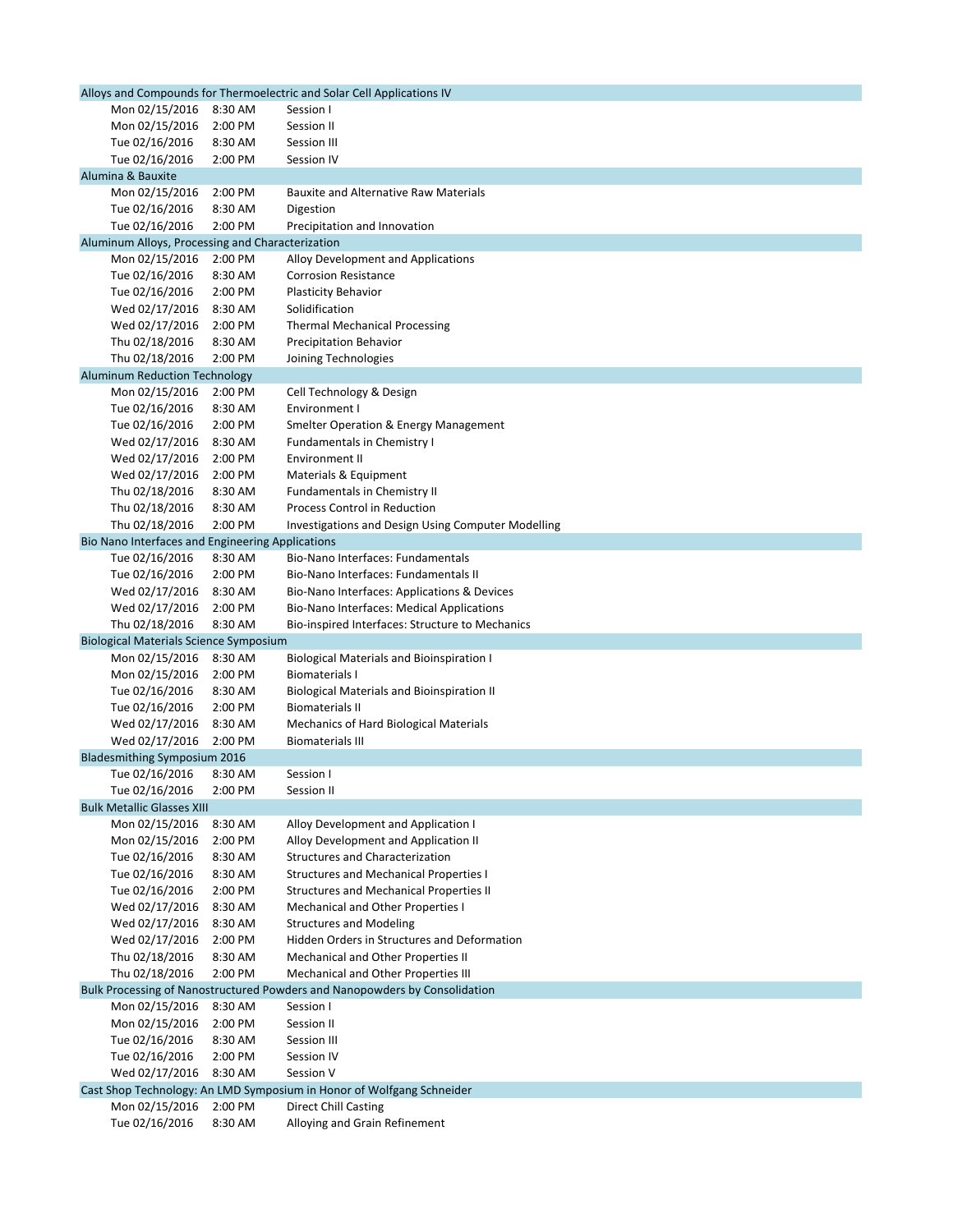| Tue 02/16/2016                                      | 2:00 PM | <b>Furnaces and Energy Efficiency</b>                                                                  |
|-----------------------------------------------------|---------|--------------------------------------------------------------------------------------------------------|
| Wed 02/17/2016                                      | 8:30 AM | Degassing and Solidification Defects                                                                   |
| Wed 02/17/2016                                      | 2:00 PM | <b>Metal Treatment and Metal Quality</b>                                                               |
| Thu 02/18/2016                                      | 8:30 AM | <b>General Cast Shop</b>                                                                               |
| CFD Modeling and Simulation in Materials Processing |         |                                                                                                        |
| Mon 02/15/2016                                      | 8:30 AM | Iron And Steelmaking (Tundish, Casting, Converter, Blast Furnace)                                      |
| Mon 02/15/2016                                      | 2:00 PM | Microstructure Evolution                                                                               |
| Tue 02/16/2016                                      | 8:30 AM | Casting with External Field Interaction                                                                |
|                                                     |         |                                                                                                        |
| Tue 02/16/2016                                      | 2:00 PM | Smelting, Degassing, Ladle Processing, Mechanical Mixing, and Ingot Casting                            |
| Characterization of Minerals, Metals, and Materials |         |                                                                                                        |
| Mon 02/15/2016                                      | 8:30 AM | <b>Method Development</b>                                                                              |
| Mon 02/15/2016                                      | 8:30 AM | Non-Ferrous                                                                                            |
| Mon 02/15/2016                                      | 2:00 PM | Processing and Corrosion                                                                               |
| Mon 02/15/2016                                      | 2:00 PM | Minerals                                                                                               |
| Tue 02/16/2016                                      | 8:30 AM | Ferrous                                                                                                |
| Tue 02/16/2016                                      | 2:00 PM | Clays & Ceramics                                                                                       |
| Wed 02/17/2016                                      | 8:30 AM | Composites                                                                                             |
| Wed 02/17/2016                                      | 2:00 PM | Extraction                                                                                             |
| Thu 02/18/2016                                      | 8:30 AM | <b>Soft Materials</b>                                                                                  |
| Thu 02/18/2016                                      | 8:30 AM | Electronic, Magnetic, Environmental, and Advanced Materials                                            |
| Thu 02/18/2016                                      | 2:00 PM | Welding and Solidification                                                                             |
|                                                     |         | Computational Materials Discovery and Optimization: From 2D to Bulk Materials                          |
| Wed 02/17/2016                                      | 8:30 AM | 2D Materials Discovery and Design                                                                      |
| Wed 02/17/2016                                      | 2:00 PM | <b>Bulk Materials Discovery and Design</b>                                                             |
| Thu 02/18/2016                                      | 8:30 AM | Microstructure and Mechanical Properties                                                               |
|                                                     |         |                                                                                                        |
| Thu 02/18/2016                                      | 2:00 PM | <b>Multiscale Modeling of Materials Properties</b>                                                     |
|                                                     |         | Computational Materials Engineering for Nuclear Reactor Applications                                   |
| Mon 02/15/2016                                      | 8:30 AM | Understanding Nuclear Fuel Behavior                                                                    |
| Mon 02/15/2016                                      | 2:00 PM | Zirconium Cladding Behavior                                                                            |
| Tue 02/16/2016                                      | 8:30 AM | <b>Reactor Pressure Vessel</b>                                                                         |
| Tue 02/16/2016                                      | 2:00 PM | <b>Accident Tolerant Fuel Concepts</b>                                                                 |
|                                                     |         | Computational Methods for Spatio-temporal Scale-bridging: from Atomistics to Mesoscale                 |
| Mon 02/15/2016                                      | 8:30 AM | <b>Bridging Timescales</b>                                                                             |
| Mon 02/15/2016                                      | 2:00 PM | Scale-Bridging Methods for Plasticity                                                                  |
| Tue 02/16/2016                                      | 8:30 AM | <b>Bridging Physics</b>                                                                                |
| Tue 02/16/2016                                      | 2:00 PM | <b>Mesoscale Methods</b>                                                                               |
| Wed 02/17/2016                                      | 8:30 AM | <b>Novel Coupling Strategies</b>                                                                       |
|                                                     |         | Computational Methods for Uncertainty Quantification, Model Validation, and Stochastic Predictions     |
| Mon 02/15/2016                                      | 8:30 AM | Uncertainty Quantification and Accuracy of DFT Calculations                                            |
| Mon 02/15/2016                                      | 2:00 PM | Empirical Interatomic Potentials: Development and Validation                                           |
| Tue 02/16/2016                                      | 8:30 AM | Uncertainties and Validation from Atoms to Aircrafts. (Joint w/"ICME Infrastructure Development)       |
| Tue 02/16/2016                                      | 2:00 PM | Uncertainties in Phase-field, Large Scale and Continuum Modeling                                       |
| Wed 02/17/2016                                      | 2:00 PM | Uncertainty Quantification and Effects in Coarse Grain, Finite Element and Crystal Plasticity Modeling |
| <b>Computational Thermodynamics and Kinetics</b>    |         |                                                                                                        |
| Mon 02/15/2016                                      | 8:30 AM | Defect Thermodynamics and Diffusion I                                                                  |
| Mon 02/15/2016                                      | 2:00 PM | Defect Thermodynamics and Diffusion II                                                                 |
| Tue 02/16/2016                                      | 8:30 AM | <b>Phase Field</b>                                                                                     |
| Tue 02/16/2016                                      | 2:00 PM |                                                                                                        |
|                                                     |         | Precipitation and Solidification                                                                       |
| Wed 02/17/2016                                      | 8:30 AM | Phase Diagrams and Phase Stability                                                                     |
| Wed 02/17/2016                                      | 2:00 PM | CALPHAD, Multiscale Modeling, and ICME                                                                 |
| Thu 02/18/2016                                      | 8:30 AM | <b>Models and Methods</b>                                                                              |
|                                                     |         | Driving Discovery: Integration of Multi-Modal Imaging and Data Analysis                                |
| Mon 02/15/2016                                      | 8:30 AM | Session I                                                                                              |
| Mon 02/15/2016                                      | 2:00 PM | Session II                                                                                             |
| <b>Electrode Technology</b>                         |         |                                                                                                        |
| Mon 02/15/2016                                      | 2:00 PM | <b>Electrode Materials and Characterization</b>                                                        |
| Tue 02/16/2016                                      | 8:30 AM | Joint Session with Aluminum Reduction                                                                  |
| Tue 02/16/2016                                      | 2:00 PM | <b>Electrode Baking and Assembly</b>                                                                   |
| Wed 02/17/2016                                      | 8:30 AM | <b>Electrode Operations and Control</b>                                                                |
|                                                     |         | Emerging Interconnect and Pb-free Materials for Advanced Packaging Technology                          |
| Mon 02/15/2016                                      | 8:30 AM | Tin Whisker; Intermetallic Compound I                                                                  |
| Mon 02/15/2016                                      | 2:00 PM | New Bonding Approaches                                                                                 |
| Tue 02/16/2016                                      | 8:30 AM | Mechanical Behaviors; Composite Materials for Packaging                                                |
|                                                     |         |                                                                                                        |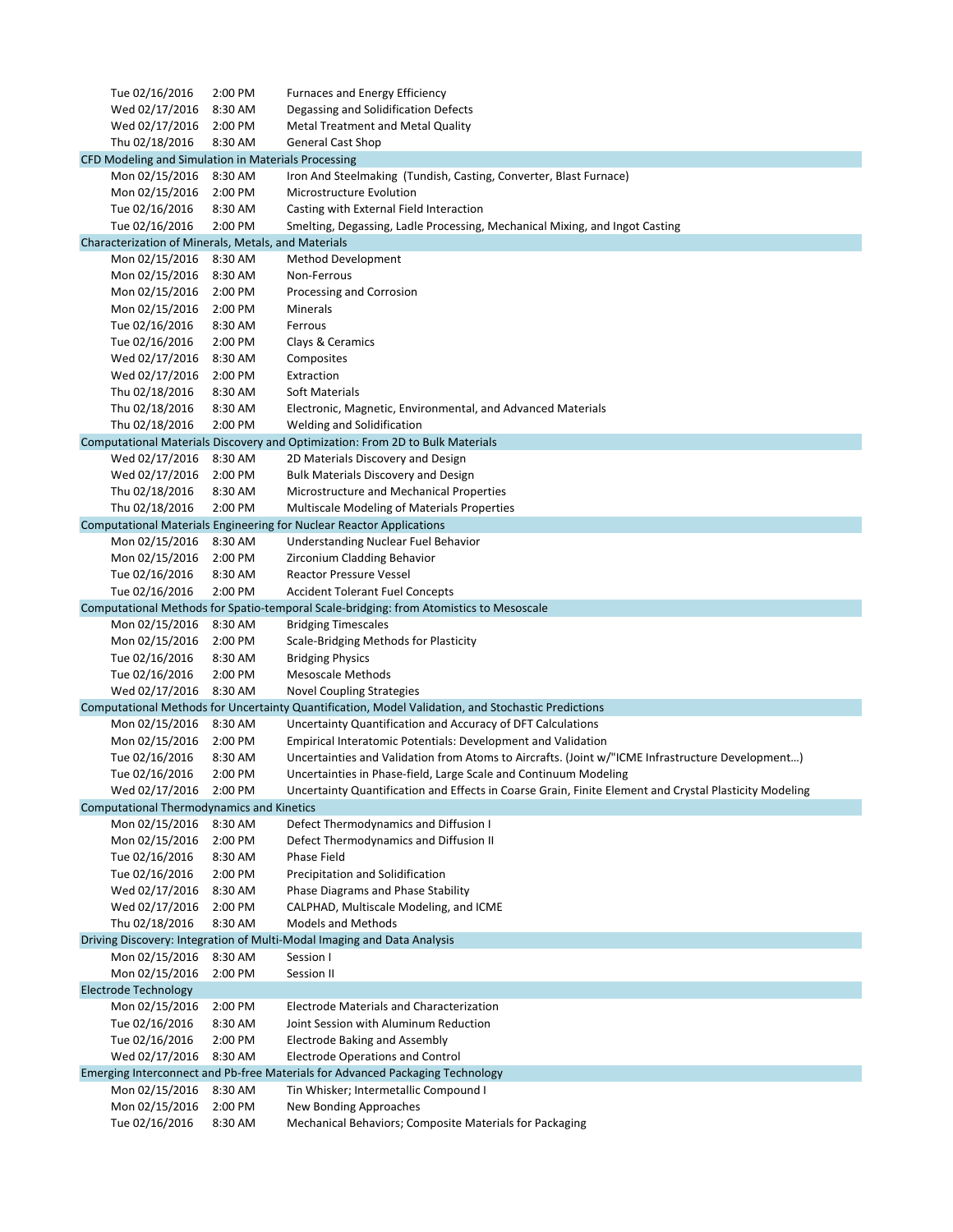| Tue 02/16/2016                                           | 2:00 PM            | Nanosolder; Bi-containing Solder                                                                                                   |
|----------------------------------------------------------|--------------------|------------------------------------------------------------------------------------------------------------------------------------|
| Wed 02/17/2016                                           | 8:30 AM            | Electrochemical Behavior; Intermetallic Compound II                                                                                |
| Wed 02/17/2016                                           | 2:00 PM            | Wetting Behavior; Solders for New Applications                                                                                     |
| Thu 02/18/2016                                           | 8:20 AM            | Intermetallic Compound III; Electromigration                                                                                       |
| <b>Energy Technologies and Carbon Dioxide Management</b> |                    |                                                                                                                                    |
| Mon 02/15/2016                                           | 8:30 AM            | Session I                                                                                                                          |
| Mon 02/15/2016                                           | 2:00 PM            | Session II                                                                                                                         |
| Tue 02/16/2016                                           | 8:30 AM            | Session III                                                                                                                        |
| Tue 02/16/2016                                           | 2:00 PM            | Session IV                                                                                                                         |
|                                                          |                    | Fatigue in Materials: Fundamentals, Multiscale Modeling and Prevention                                                             |
| Mon 02/15/2016                                           | 8:30 AM            | Identification of Fatigue Precursors and Their Effect on Local/Global Plasticity and Fracture                                      |
| Mon 02/15/2016                                           | 2:00 PM            | 3-D Effects of Microstructure on Fatigue Damage                                                                                    |
| Tue 02/16/2016                                           | 8:30 AM            | Microstructure-Properties-Fatigue Relationships                                                                                    |
| Tue 02/16/2016                                           | 2:00 PM            | Characterization and Modeling of Fatigue Crack Initiation and Growth                                                               |
| Wed 02/17/2016                                           | 8:30 AM            | Microstructure-sensitive and Multiscale Modeling of Fatigue                                                                        |
| Wed 02/17/2016                                           | 2:00 PM            | Fatigue Properties of Engineering Alloys                                                                                           |
|                                                          |                    | Frontiers in Solidification: An MPMD Symposium in Honor of Michel Rappaz                                                           |
| Mon 02/15/2016                                           | 8:30 AM            | Keynote/Nucleation                                                                                                                 |
| Mon 02/15/2016                                           | 2:00 PM            | Microstructure I                                                                                                                   |
| Tue 02/16/2016                                           | 8:30 AM            | Microstructure II                                                                                                                  |
| Tue 02/16/2016                                           | 2:00 PM            | <b>Rapid Transformation</b>                                                                                                        |
| Wed 02/17/2016                                           | 8:30 AM            | Processing/Interfaces                                                                                                              |
| Wed 02/17/2016                                           | 2:00 PM            | Defects/Conclusions                                                                                                                |
|                                                          |                    | High-Temperature Systems for Energy Conversion and Storage                                                                         |
| Mon 02/15/2016                                           | 8:30 AM            | Ceramic Reliability I                                                                                                              |
| Mon 02/15/2016                                           | 2:00 PM            | Recent Advancements in Solid Oxide Fuel Cell Technology I                                                                          |
| Tue 02/16/2016                                           | 8:30 AM            | Recent Advancements in Solid Oxide Fuel Cell Technology II                                                                         |
| Tue 02/16/2016                                           | 2:00 PM            | Ceramic Reliability II                                                                                                             |
| Wed 02/17/2016                                           | 8:30 AM            | Systems for Energy Conversion and Storage I                                                                                        |
| Wed 02/17/2016                                           | 2:00 PM            | Systems for Energy Conversion and Storage II                                                                                       |
| <b>High Entropy Alloys IV</b>                            |                    |                                                                                                                                    |
| Tue 02/16/2016                                           | 8:30 AM            | Alloy Development and Applications I                                                                                               |
| Tue 02/16/2016                                           | 2:00 PM            | Alloy Development and Applications II                                                                                              |
| Tue 02/16/2016                                           | 2:00 PM            | Thermal and Other Properties                                                                                                       |
| Wed 02/17/2016                                           | 8:30 AM            | <b>Structures and Mechanical Properties I</b>                                                                                      |
| Wed 02/17/2016                                           | 2:00 PM            | Mechanical and Other Properties I                                                                                                  |
| Wed 02/17/2016                                           | 2:00 PM            | <b>Structures and Mechanical Properties II</b>                                                                                     |
| Thu 02/18/2016                                           | 8:30 AM            | Mechanical and Other Properties II                                                                                                 |
| Thu 02/18/2016                                           | 8:30 AM            | <b>Structures and Characterization</b>                                                                                             |
| Thu 02/18/2016                                           | 2:00 PM            | <b>Compositional Effect</b>                                                                                                        |
| Thu 02/18/2016                                           | 2:00 PM            | <b>Structures and Modeling</b>                                                                                                     |
|                                                          |                    | Hume-Rothery Award Symposium: Thermodynamics of Materials                                                                          |
| Mon 02/15/2016                                           | 8:30 AM            | <b>Phonon and Mechanisms I</b>                                                                                                     |
| Mon 02/15/2016                                           | 2:00 PM            | Structure                                                                                                                          |
| Tue 02/16/2016                                           | 8:30 AM            | <b>Phonon and Mechanisms II</b>                                                                                                    |
| Tue 02/16/2016                                           | 2:00 PM            | Conductivity                                                                                                                       |
| Wed 02/17/2016                                           | 8:30 AM            | <b>Temperature Effects</b>                                                                                                         |
| Wed 02/17/2016                                           | 2:00 PM            | <b>High Throughput Methods</b>                                                                                                     |
|                                                          |                    | ICME Infrastructure Development for Accelerated Materials Design: Data Repositories, Informatics, and Computational Tools          |
| Mon 02/15/2016                                           | 8:30 AM            |                                                                                                                                    |
| Mon 02/15/2016                                           | 2:00 PM            | Applications<br><b>Tool Integration</b>                                                                                            |
|                                                          | 2:00 PM            | Data and Informatics                                                                                                               |
| Tue 02/16/2016                                           |                    |                                                                                                                                    |
| Thu 02/18/2016                                           | 8:30 AM            | Microstructure<br>In Operando Nano- and Micro-mechanical Characterization of Materials with Special Emphasis on In Situ Techniques |
|                                                          |                    |                                                                                                                                    |
| Mon 02/15/2016                                           | 2:00 PM<br>8:30 AM | Mechanical Characterization of Materials at Small Length Scales                                                                    |
| Tue 02/16/2016                                           | 2:00 PM            | In-Situ Characterization of Mechanical Properties of Materials I                                                                   |
| Tue 02/16/2016                                           |                    | In-Situ Characterization of Mechanical Properties of Materials II                                                                  |
| Wed 02/17/2016                                           | 8:30 AM            | Nano- and Micro-mechanical Characterization of Materials at Elevated Temperatures                                                  |
| Wed 02/17/2016                                           | 2:00 PM            | In-Situ Characterization of Mechanical Properties of Materials III                                                                 |
| Thu 02/18/2016                                           | 8:30 AM            | In-Situ Characterization of Mechanical Properties of Materials IV                                                                  |
|                                                          |                    | Interface-driven Phenomena in Solids: Thermodynamics, Kinetics and Chemistry                                                       |
| Tue 02/16/2016                                           | 8:30 AM            | <b>Structure-Property Relations</b>                                                                                                |
| Tue 02/16/2016                                           | 2:00 PM            | Mechanics and Thermodynamics                                                                                                       |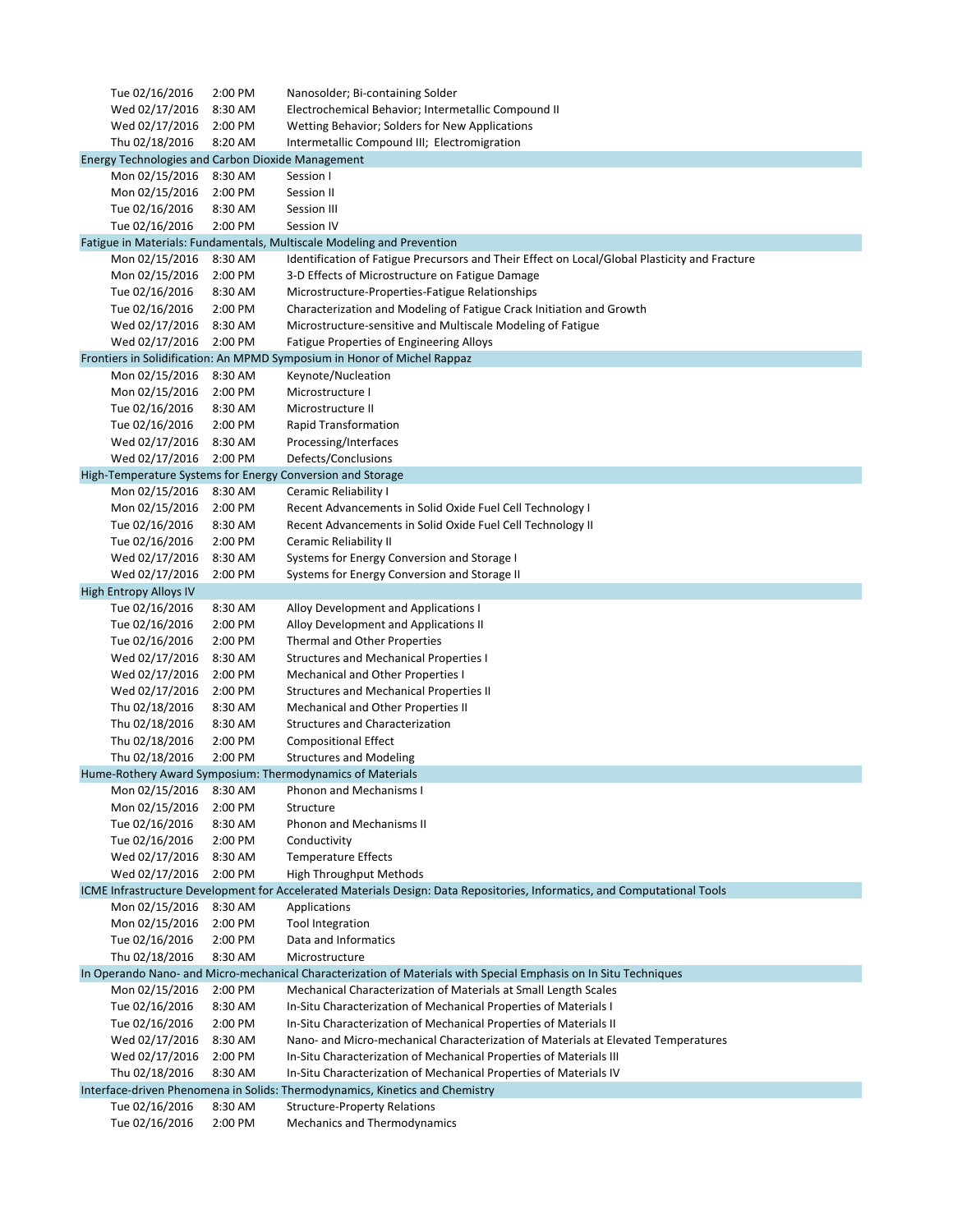| Wed 02/17/2016                                | 8:30 AM | Microstructural Evolution I                                                         |  |
|-----------------------------------------------|---------|-------------------------------------------------------------------------------------|--|
| Wed 02/17/2016                                | 2:00 PM | Microstructural Evolution II                                                        |  |
| Thu 02/18/2016                                | 8:30 AM | <b>Interfacial Segregation</b>                                                      |  |
| Thu 02/18/2016                                | 2:00 PM | <b>Phase Transitions</b>                                                            |  |
| Light Metals Keynote Session                  |         |                                                                                     |  |
| Mon 02/15/2016                                | 8:30 AM | Pushing Boundaries -- Innovative Thinking in Light Metals Production                |  |
| Magnesium-based Biodegradable Implants        |         |                                                                                     |  |
| Wed 02/17/2016                                | 8:30 AM | Materials and Processing / Surface Modification and Corrosion                       |  |
| Wed 02/17/2016                                | 2:00 PM | Corrosion / Market and Clinic                                                       |  |
| <b>Magnesium Technology 2016</b>              |         |                                                                                     |  |
| Mon 02/15/2016                                | 8:30 AM | Keynote Session Part I                                                              |  |
| Mon 02/15/2016                                | 2:00 PM | Keynote Session Part II and Primary Production and Recycling                        |  |
| Tue 02/16/2016                                | 8:30 AM | Alloy Development, Diffusion and Joining                                            |  |
| Tue 02/16/2016                                | 2:00 PM | Magnesium-Rare Earth Alloys                                                         |  |
| Wed 02/17/2016                                | 8:30 AM | LPSO Alloys and Composites                                                          |  |
| Wed 02/17/2016                                | 8:30 AM | Solidification and Casting                                                          |  |
| Wed 02/17/2016                                | 2:00 PM | Corrosion                                                                           |  |
| Wed 02/17/2016                                | 2:00 PM | <b>Twinning and Plasticity</b>                                                      |  |
| Thu 02/18/2016                                | 8:30 AM | <b>Texture and Formability</b>                                                      |  |
|                                               |         | Material Behavior Characterization via Multi-Directional Deformation of Sheet Metal |  |
| Wed 02/17/2016                                | 8:30 AM | Session I                                                                           |  |
|                                               |         |                                                                                     |  |
| Wed 02/17/2016                                | 2:00 PM | Session II                                                                          |  |
| Thu 02/18/2016                                | 8:30 AM | Session III                                                                         |  |
| Material Design Approaches and Experiences IV |         |                                                                                     |  |
| Mon 02/15/2016                                | 8:30 AM | <b>Material Design Tools and Models</b>                                             |  |
| Mon 02/15/2016                                | 2:00 PM | Superalloys                                                                         |  |
| Tue 02/16/2016                                | 8:30 AM | <b>Light Metals</b>                                                                 |  |
| Tue 02/16/2016                                | 2:00 PM | Steels I                                                                            |  |
| Wed 02/17/2016                                | 8:30 AM | TiAl, Ti Alloys and Functional Materials                                            |  |
| Wed 02/17/2016                                | 2:00 PM | Steels II                                                                           |  |
|                                               |         | Materials and Fuels for the Current and Advanced Nuclear Reactors V                 |  |
| Mon 02/15/2016                                | 8:30 AM | Fuels I                                                                             |  |
| Mon 02/15/2016                                | 8:30 AM | <b>Structural Materials I</b>                                                       |  |
| Mon 02/15/2016                                | 2:00 PM | Fuels II                                                                            |  |
| Mon 02/15/2016                                | 2:00 PM | <b>Structural Materials II</b>                                                      |  |
| Tue 02/16/2016                                | 8:30 AM | Fuels III                                                                           |  |
| Tue 02/16/2016                                | 2:00 PM | Fuels IV                                                                            |  |
| Wed 02/17/2016                                | 8:30 AM | <b>Structural Materials III</b>                                                     |  |
| Wed 02/17/2016                                | 2:00 PM | <b>Structural Materials IV</b>                                                      |  |
| Thu 02/18/2016                                | 8:30 AM | <b>Structural Materials V</b>                                                       |  |
| Thu 02/18/2016                                | 2:00 PM | <b>Structural Materials VI</b>                                                      |  |
|                                               |         | Materials in Clean Power Systems IX: Durability of Materials                        |  |
| Wed 02/17/2016                                | 8:30 AM | Materials for Supercritical CO2 Applications                                        |  |
| Wed 02/17/2016                                | 2:00 PM | Materials Development for Clean Power Systems                                       |  |
| Thu 02/18/2016                                | 8:30 AM | Material Characterization and Degradation Mechanisms                                |  |
| <b>Materials Innovation</b>                   |         |                                                                                     |  |
| Wed 02/17/2016                                | 8:30 AM | Keynote Session: Multidisciplinary Materials Design Optimization Under Uncertainty  |  |
| <b>Materials Processing Fundamentals</b>      |         |                                                                                     |  |
| Tue 02/16/2016                                | 8:30 AM | <b>Casting and Solidification Processes</b>                                         |  |
| Tue 02/16/2016                                | 2:00 PM | Non Ferrous Extractive Metallurgy                                                   |  |
| Wed 02/17/2016                                | 8:30 AM | Iron and Steelmaking - Thermodynamic, Reduction and Physical Metallurgy             |  |
| Wed 02/17/2016                                | 2:00 PM | Forming, Joining, Sensing: Devices and Applications                                 |  |
| <b>Materials Research in Reduced Gravity</b>  |         |                                                                                     |  |
| Wed 02/17/2016                                | 8:30 AM | Material Science Research Rack (MSRR)                                               |  |
| Wed 02/17/2016                                | 2:00 PM | Ground-based/Parabolic Aircraft/Sounding Rocket Testing                             |  |
| Thu 02/18/2016                                | 8:30 AM | Electromagnetic Levitation (EML)                                                    |  |
| Mechanical Behavior at the Nanoscale III      |         |                                                                                     |  |
| Mon 02/15/2016                                | 8:30 AM | In-situ Characterization of Nanoscale Materials                                     |  |
| Mon 02/15/2016                                | 2:00 PM | Mechanical Behaviors and Defect Dynamics of Nanostructured Materials                |  |
| Tue 02/16/2016                                | 8:30 AM | Fatigue, Fracture and Dynamic Deformation of Nanomaterials                          |  |
| Tue 02/16/2016                                | 2:00 PM | Multilayer Thin Films, Nanolaminates and Nanoporous Foams                           |  |
| Wed 02/17/2016                                | 8:30 AM | Mechanical Behavior of Materials with Twins, Grains and Other Interfaces            |  |
| Wed 02/17/2016 2:00 PM                        |         | Dislocation Plasticity and Dislocation-Defects Interactions                         |  |
|                                               |         |                                                                                     |  |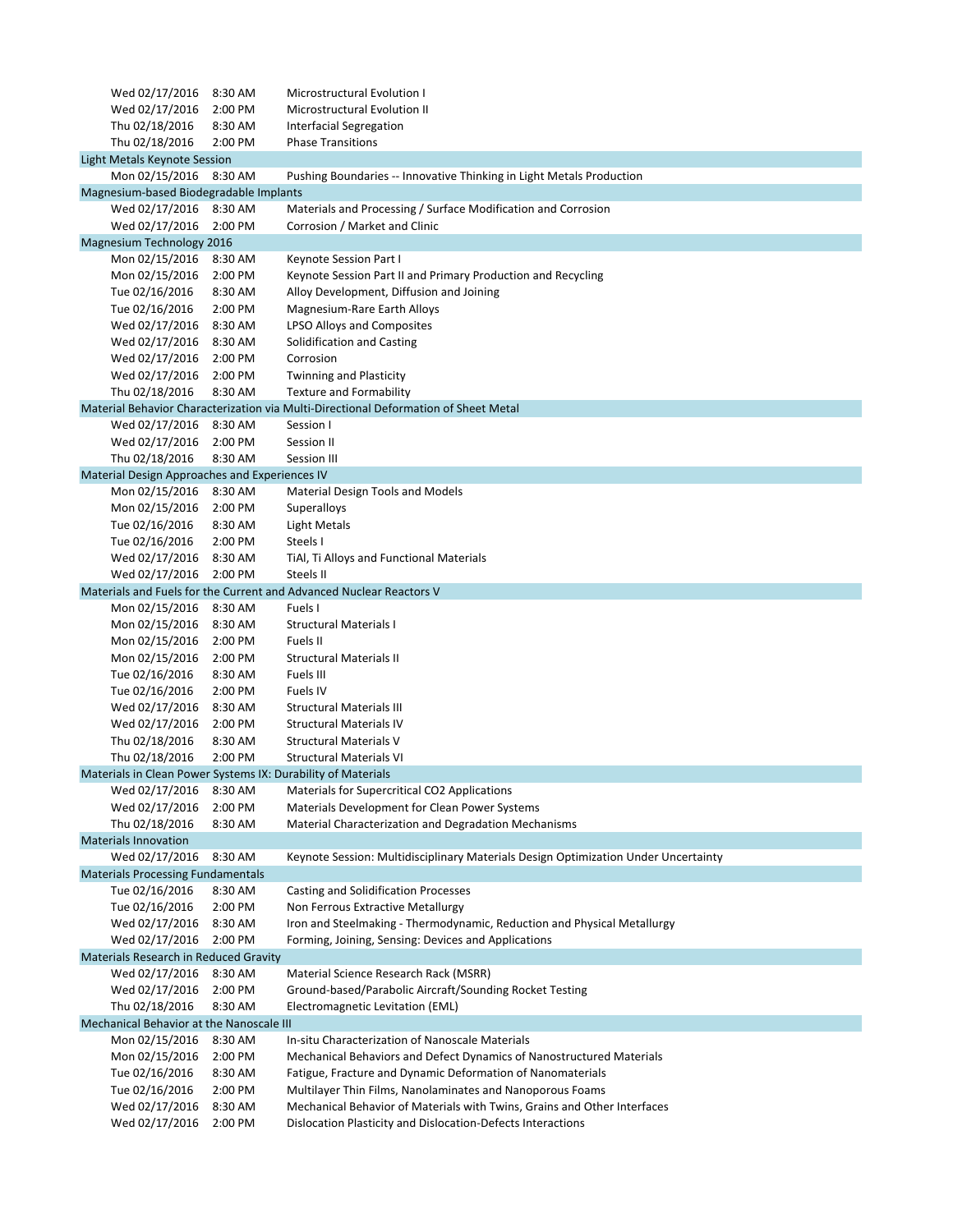| Thu 02/18/2016                                      | 8:30 AM | <b>Mechanical Behavior of Nanoscale Structures</b>                                              |
|-----------------------------------------------------|---------|-------------------------------------------------------------------------------------------------|
| Metal and Polymer Matrix Composites II              |         |                                                                                                 |
| Mon 02/15/2016                                      | 8:30 AM | <b>Polymer Matrix Composites</b>                                                                |
| Mon 02/15/2016                                      | 2:00 PM | <b>Metal Matrix Nanocomposites</b>                                                              |
| Tue 02/16/2016                                      | 8:30 AM | Nanocomposites                                                                                  |
| Tue 02/16/2016                                      | 2:00 PM | Mg, Al Matrix Composites                                                                        |
|                                                     |         |                                                                                                 |
| Wed 02/17/2016                                      | 8:30 AM | Iron Based Composites and Porous Composites                                                     |
| Wed 02/17/2016                                      | 2:00 PM | Processing of Composites                                                                        |
| Nanostructured Materials for Nuclear Applications   |         |                                                                                                 |
| Mon 02/15/2016                                      | 8:30 AM | Session I                                                                                       |
| Mon 02/15/2016                                      | 2:00 PM | Session II                                                                                      |
| Tue 02/16/2016                                      | 8:30 AM | Session III                                                                                     |
| Tue 02/16/2016                                      | 2:00 PM | Session IV                                                                                      |
| Wed 02/17/2016                                      | 8:30 AM | Session V                                                                                       |
| Wed 02/17/2016                                      | 2:00 PM | Session VI                                                                                      |
| Thu 02/18/2016                                      | 8:30 AM | <b>Session VII</b>                                                                              |
|                                                     |         | Phase Stability, Phase Transformations, and Reactive Phase Formation in Electronic Materials XV |
|                                                     | 8:30 AM |                                                                                                 |
| Mon 02/15/2016                                      |         | Electromigration & Electric Current Effects                                                     |
| Mon 02/15/2016                                      | 2:00 PM | Thermoelectric, Solar-cell, Fuel-cell & Battery Materials                                       |
| Tue 02/16/2016                                      | 8:30 AM | Pb-free Soldering & Direct Bonding                                                              |
| Tue 02/16/2016                                      | 2:00 PM | Optoelectronics & Pb-free Solders                                                               |
| Wed 02/17/2016                                      | 8:30 AM | Electrochemistry & UBM                                                                          |
| Phase Transformations and Microstructural Evolution |         |                                                                                                 |
| Mon 02/15/2016                                      | 8:30 AM | Phase Transformations in Fe-Alloys - Session I                                                  |
| Mon 02/15/2016                                      | 8:30 AM | Phase Transformations - Fundamentals - Session I                                                |
| Mon 02/15/2016                                      | 2:00 PM | Phase Transformations - Fundamentals - Session II                                               |
| Mon 02/15/2016                                      | 2:00 PM | Phase Transformations in Fe-Alloys - Session II                                                 |
| Tue 02/16/2016                                      | 8:30 AM | Phase Transformations - Correlation to Properties and Thermal Stability                         |
| Tue 02/16/2016                                      | 2:00 PM | Phase Transformations in Ni-Alloys                                                              |
| Wed 02/17/2016                                      | 8:30 AM | Phase Transformations during Non-Equilibrium Processing - Session I                             |
| Wed 02/17/2016                                      | 2:00 PM | Phase Transformations during Non-Equilibrium Processing - Session II                            |
| Wed 02/17/2016                                      | 2:00 PM | <b>Phase Transformations - Titanium Alloys</b>                                                  |
| Thu 02/18/2016                                      | 8:30 AM | <b>Phase Transformations - Extreme Conditions</b>                                               |
| Thu 02/18/2016                                      | 8:30 AM | Phase Transformations in Shape Memory and Magnetic Materials                                    |
| Thu 02/18/2016                                      | 2:00 PM | Phase Transformations - Characterization and Modeling                                           |
|                                                     |         | Phase Transformations in Multi-component Systems: An MPMD Symposium Honoring Gary R. Purdy      |
|                                                     |         |                                                                                                 |
| Mon 02/15/2016                                      | 8:30 AM | Interaction of Alloying Elements with Stationary and Migrating Interfaces                       |
| Mon 02/15/2016                                      | 2:00 PM | <b>Bainite Transformation</b>                                                                   |
| Tue 02/16/2016                                      | 8:30 AM | Phase Transformations in Advanced High Strength Steels                                          |
| Tue 02/16/2016                                      | 2:00 PM | Phase Transformations in Non-ferrous Alloys                                                     |
| Wed 02/17/2016                                      | 8:30 AM | <b>Phase Transformations in Steels</b>                                                          |
| Wed 02/17/2016                                      | 2:00 PM | Use of Advanced Tools to Understand Phase Transformations                                       |
| Powder Metallurgy of Light Metals                   |         |                                                                                                 |
| Tue 02/16/2016                                      | 8:30 AM | Light Metal Powder Synthesis and Titanium Aluminide                                             |
| Tue 02/16/2016                                      | 2:00 PM | PM Ti and PM Ti for Biomedical Applications                                                     |
| Wed 02/17/2016                                      | 8:30 AM | Powder Metallurgy Aluminum and Other Light Metals                                               |
| Wed 02/17/2016                                      | 2:00 PM | Additive Manufacturing of Ti and Mg and Ti Powder Metallurgy                                    |
| Rare Metal Extraction & Processing Symposium        |         |                                                                                                 |
| Mon 02/15/2016                                      | 8:30 AM | Rare Earth Elements / Base & Rare Metals I                                                      |
| Mon 02/15/2016                                      | 2:00 PM | Rare Earth Elements / Base & Rare Metals II                                                     |
| Tue 02/16/2016                                      | 8:30 AM | Platinum Group Metals / Mo, Ti, V & W                                                           |
|                                                     |         | Recent Advancement on Stretchable and Wearable Electronics                                      |
| Mon 02/15/2016                                      | 8:30 AM | Session I                                                                                       |
| Mon 02/15/2016                                      | 2:00 PM | Session II                                                                                      |
|                                                     |         | Recent Developments in Biological, Structural and Functional Thin Films and Coatings            |
|                                                     |         |                                                                                                 |
| Mon 02/15/2016                                      | 8:30 AM | <b>Biomedical and Energy Applications</b>                                                       |
| Mon 02/15/2016                                      | 2:00 PM | Thin Films and Coatings II Corrosion and Wear Applications                                      |
| <b>Refractory Metals 2016</b>                       |         |                                                                                                 |
| Mon 02/15/2016                                      | 8:30 AM | Processing & Characterization of Refractory Metals: Bulk & Coatings                             |
| Mon 02/15/2016                                      | 2:00 PM | Deformation of Refractory Metals And Processing & Properties of Refractory Metal Compounds      |
| <b>REWAS 2016</b>                                   |         |                                                                                                 |
|                                                     | 8:30 AM | Enabling & Understanding Sustainability - Ferrous & Non-ferrous Metals Processing               |
| Mon 02/15/2016<br>Mon 02/15/2016 8:30 AM            |         | Understanding & Enabling Sustainability - (Rechargeable) Batteries                              |